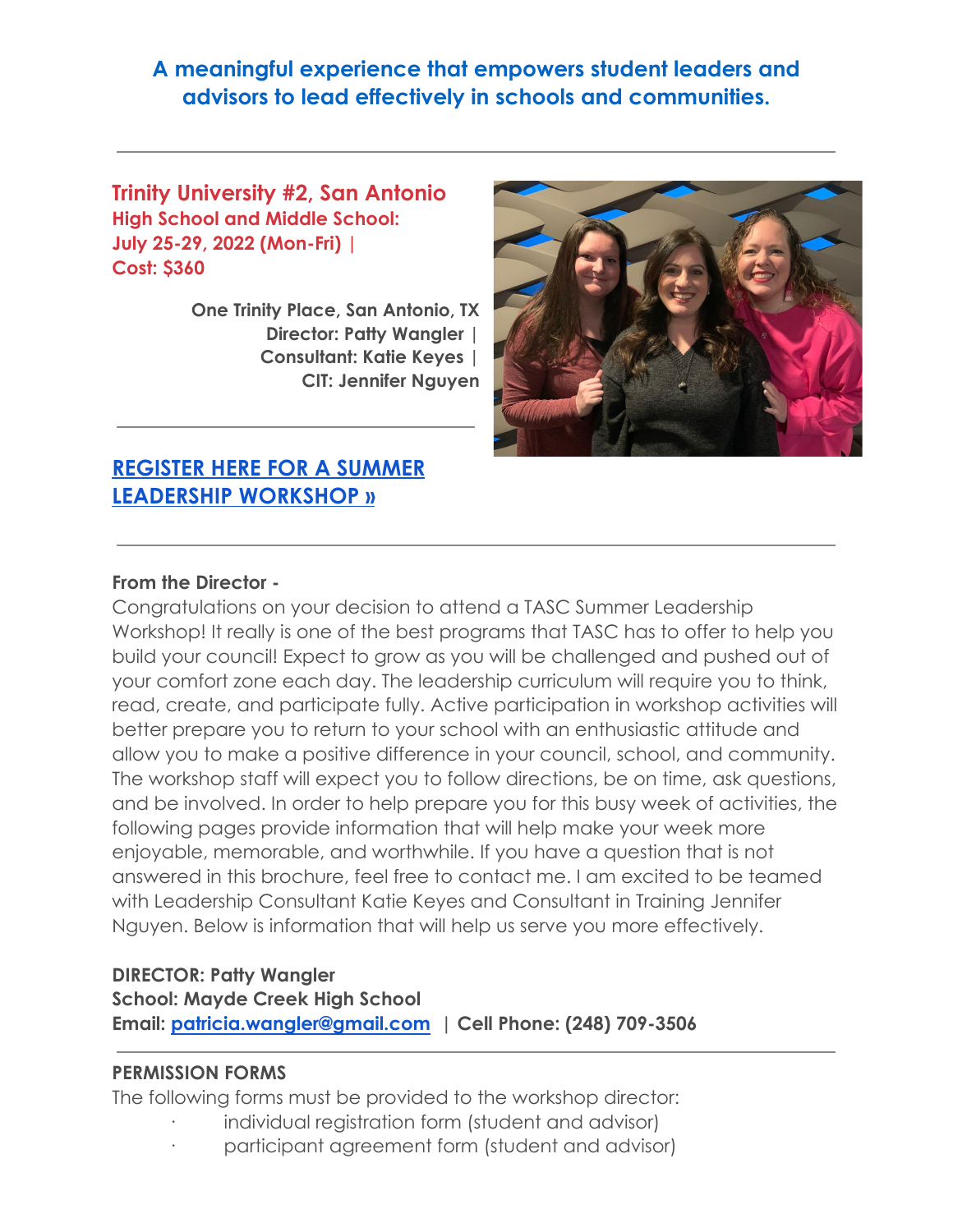- medical form (students)
- · criminal disclosure form (advisors).

**To print: [PERMISSION FORMS KIT](https://www.tasconline.org/assets/SUMMER_LEADERSHIP_WORKSHOPS/2022_SLW_FORM_KIT_ONSITE.docx)** and distribute to all attendees.

The advisor should distribute the forms, make sure they are correctly completed, including all required signatures, and bring them to the workshop to turn in at check-in. **Do NOT send the registration forms to the TASC office!**

### **NAMES AND INFO**

In addition, please complete the [google form \(names](https://forms.gle/fvZFbQSb78CZ6rTt5) and info) for the Director with needed information by July 8, 2022. This is NOT registration.

# **CHILD ABUSE TRAINING AND SAFETY**

Trinity University requires that ALL adults in attendance at the workshop be trained in child abuse prevention. TASC also requires ALL advisors to be trained regarding basic medical safety. Therefore, ALL advisors will be trained while at the workshop or prior to the workshop. You can find information about child abuse training on the TASC website under Resources.

## **PAYMENT**

Registration on the TASC website is your guarantee that all registered will attend the workshop and indicates your understanding that the council will be billed for all registered unless registration is cancelled via email with lori@tassp.org at least one month prior to the first day of the workshop. Cancellations and refunds will be permitted until that date and must be made in writing via email to lori@tassp.org. No refunds or credits will be given for cancellations after the deadline (one month prior to the first day of workshop.) Refunds will not be provided for workshop no-shows, regardless of the situation. Delegate substitutions may be made up to 10 days before the first day of the workshop. Any substitutes must be the same gender as the person they are replacing. Substitutions must be made with the workshop director.

## **DRESS CODE**

The Texas Association of Student Councils (TASC) requires students and adults participating in a TASC event to dress appropriately for that activity. Unless otherwise stated, event dress is casual and projects a positive image at all times. Our dress code is set at a higher standard than school dress codes because we represent our association. Those attending TASC events must adhere to the following regulations:

# **TASC DRESS CODE:**

- **●** All garments should meet the following standards:
	- o Be opaque (not see-through);
	- o Have sleeves (Garments with no sleeves may have a cover-up added up to bring the garment into dress code.);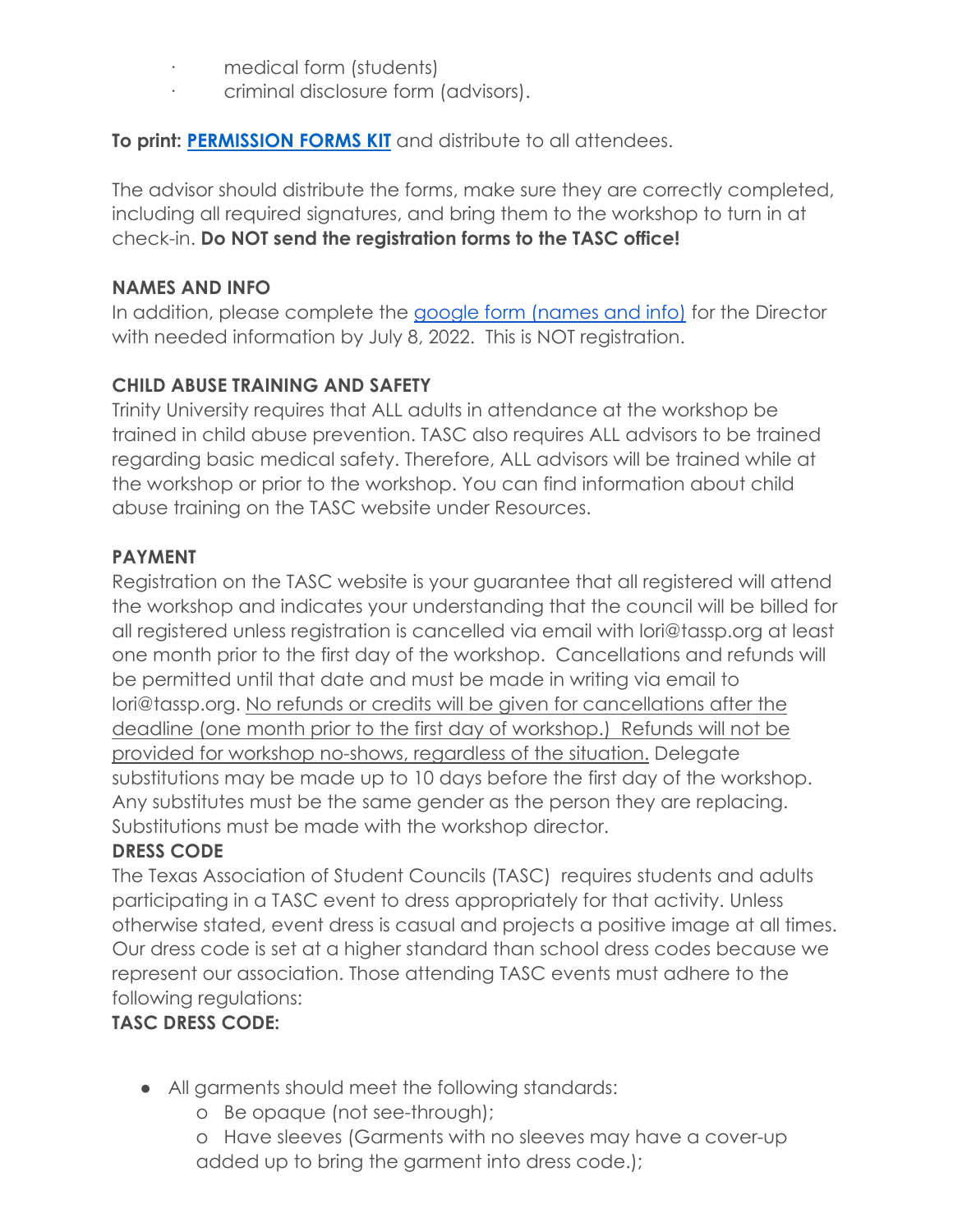- o Have a front and back;
- o Fit at or cover the waistline;
- o Not show cleavage or chest;
- o Be no shorter than mid-thigh;

o Have no rips or holes above mid-thigh through which skin shows; and

o Not display or refer directly or indirectly to alcohol or alcoholic products, drugs or drug paraphernalia, tobacco or tobacco products, profanity, race, politics, violence, offensive language, gender, or sexuality;

- o Shorts
	- Are NOT permitted at TASC events held during the school year, but
	- Are permitted at summer programs and must be no shorter than mid-thigh.

o Head coverings, except for medical or religious purposes, are not to be worn when inside a building.

(Adopted August 2021)

Workshop staff will address issues of inappropriate dress on an individual basis. If the workshop director determines that dress is in violation of the TASC Dress Code then the student/advisor will be expected to comply with the request to correct the issue or be in violation of TASC policy. In addition, please bring a pair of tennis shoes, because some activities will require them.

## **CONTROLLED SUBSTANCE POLICY**

The use or possession of alcohol, tobacco, electronic vapes, or other illegal drugs is strictly prohibited. Any student found in the possession or under the influence of these substances will be sent home from the workshop without delay at the expense of the student, their parents, or the student's school. In addition, school officials/law enforcement will be contacted.

## **ONSITE CHECK-IN**

When you arrive at the University, you will go to the Calgaard Gym (formerly Bell Center) between 10:00 and 1:30 p.m. to check-in. When you arrive, you will be given your name badge, room assignment, and an expanded schedule/workshop notebook. Name badges and wristbands must be worn at all times.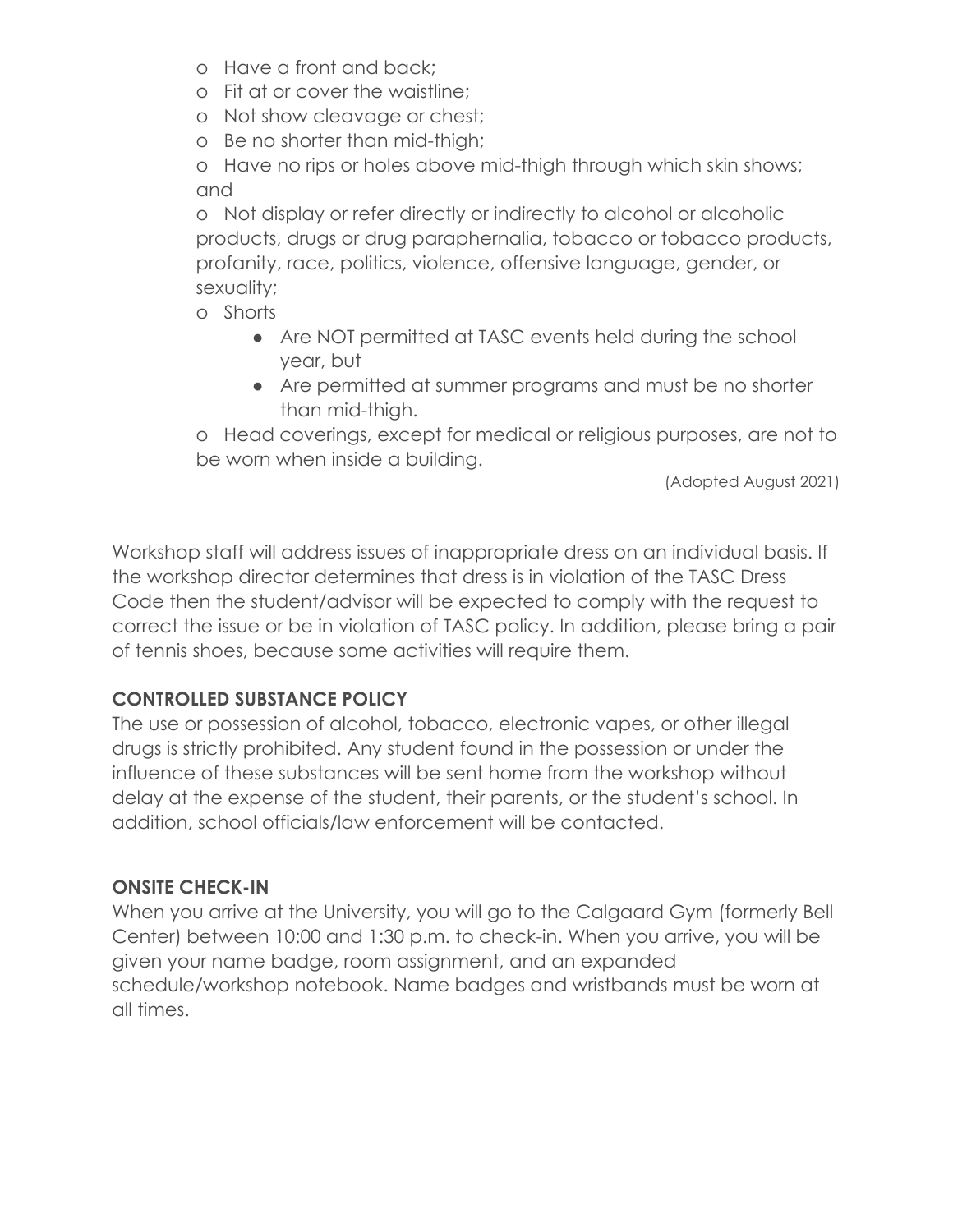# **DIRECTIONS / CAMPUS MAP**

For directions to Trinity University and a map of the campus, see: <https://www.trinity.edu/directory/campus-map>

#### **HOUSING**

Students and Adults will room with their Hometown Council students and Advisors as much as possible this year. For advisors only, there are a limited amount of private rooms that may be available at an additional cost. Students and advisors are scheduled to be housed in the [Witt/Winn](https://www.trinity.edu/directory/departments-offices/residential-life/housing-options/first-year/witt-winn) Hall, and possibly another hall if needed. To the right is a floor plan of one room and how one side of a suite is set up with a connecting bathroom.



All participants will be expected to keep their rooms in order during the workshop. A charge of \$50 will be made for lost room keys and \$10 per lost access card. In addition, valuables (cameras, jewelry, etc.) should not be left in your room or general session areas. Neither the University nor TASC can be responsible for the loss of any article. Damage to campus property must be reported at once – you will be charged for damage to the University property.

### **WHAT TO BRING**

Delegates should bring XL twin sheets, towels, washcloths, hand soap, blanket, pillow, and personal toiletries. All delegates are requested to bring a pair of tennis shoes for any athletic-type event (Olympics, etc.). On the last night, there will be an achievement program. Students may dress nicer than in other workshop activities, but it's not required. Students are encouraged to bring items for Magic Note bags. (This can be notepaper for positive notes, candy, trinkets, etc., to attach to messages if desired.)

#### **MAGIC BAGS**

Everyone will decorate a small bag that will be placed in the general meeting area for the purpose of exchanging notes among participants. For this, you may wish to bring note pads, stationery, markers, small candy, etc.

#### **OTHER**

Sessions may include producing various multimedia presentations, so students and advisors are encouraged to bring computers, flash drives, and other similar items. TASC is not responsible for lost or damaged items.

#### **TALENT SHOW**

A talent show will be incorporated into the program on the last night of the workshop. You will be able to audition for talent, so bring any instruments, music, costumes, etc., to showcase your talent. TALENT SHOW AUDITIONS WILL BE AT 12:30 p.m. ON WEDNESDAY.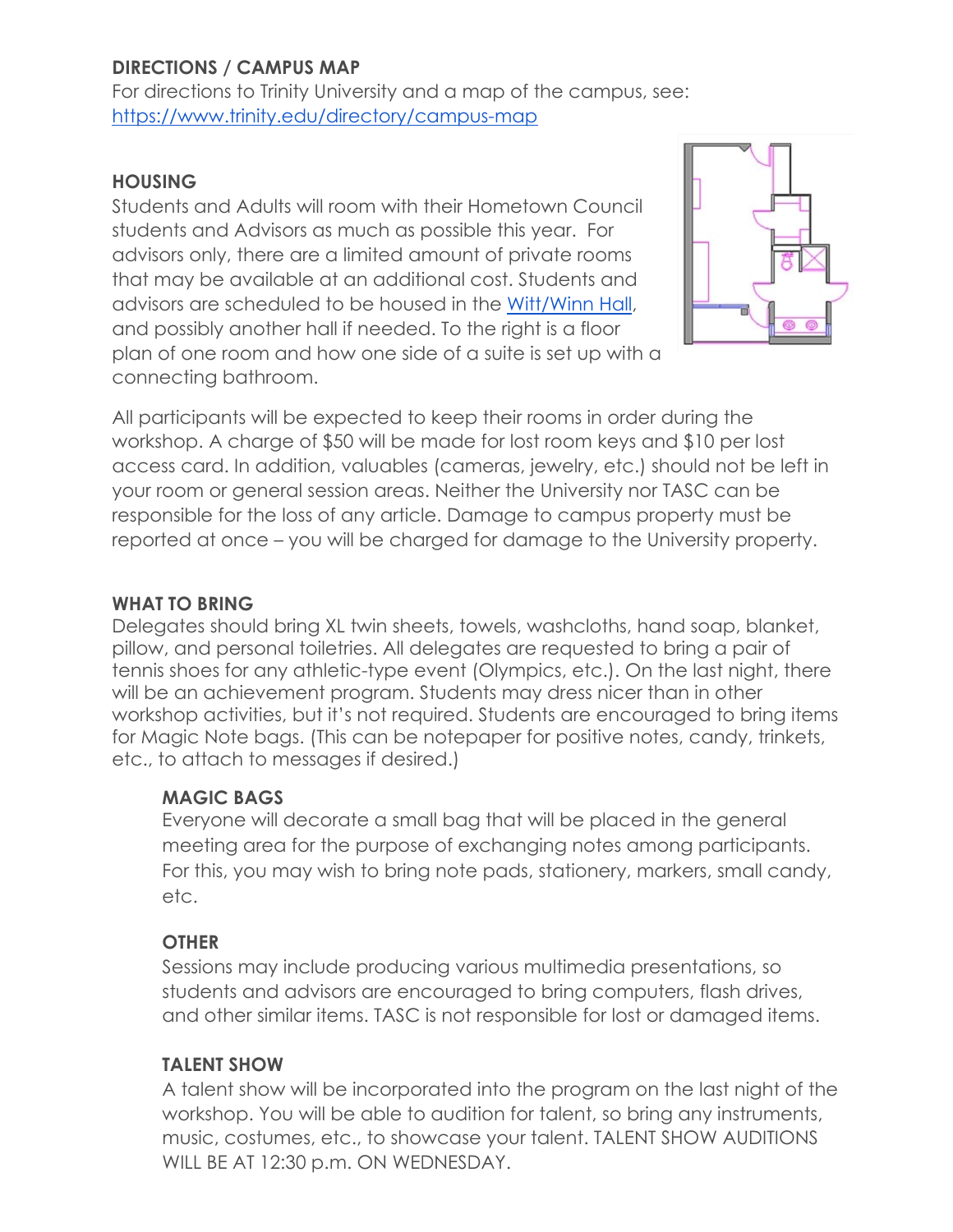## **CELL PHONES AND ELECTRONIC DEVICES**

Neither TASC nor the University will be responsible for the loss of these items. Students and advisors who carry cell phones should not make nor accept calls during workshop activities. Students may want to bring a laptop, but TASC will not be responsible for any damage or loss.

### **ILLNESS**

Illnesses should be reported to the Director immediately through your hometown advisor or one of the deans. Medical release forms provided with this pre-registration packet are important to our efforts to provide you with medical assistance in the unlikely event of an emergency (make sure you have an extra copy for yourself). Please complete the release form and return it to your advisor with your registration form. Campus security numbers are (210) 999-7070 for non-emergency situations and (210) 999-7000 for emergencies.

## **CURFEW AND LIGHTS OUT**

Everyone is expected to be in their assigned room at curfew. Dorm entrance doors will lock at curfew.

## **CONTROLLED SUBSTANCE POLICY**

The use or possession of alcohol, tobacco, electronic cigarettes, or other illegal drugs is strictly prohibited. Any student found in the possession or under the influence of these substances will be sent home from the workshop without delay at the expense of the student, his/her parents, or the student's school.

## **SCHEDULE FOR DAY ONE**

- 11:00 1:00 Registration @ Calgaard Gym (Lunch on your own)
- 12:30 3:00 Staff Meeting (Small Group Facilitators and JCs)
- 3:30 3:50 **General Session** @ Calgaard/Bell Center
- 4:00 5:30 **Family Meeting** Students meet w/ assigned group (Family Rooms) (4:00 Mandatory Advisor Meeting in Calgaard/Bell Center)
- 5:45 7:00 Dinner (with Family Groups) @ Mabee Dining Hall
- 7:00 8:20 **Family Meeting** @Family Rooms
- 8:30 10:15 **General Session (OLYMPICS)** @Calgaard/Bell Center
- 10:15 Dorm Meetings @Calgaard/Bell Center
- 11:00 Curfew
- 11:00 Staff and JC Meeting